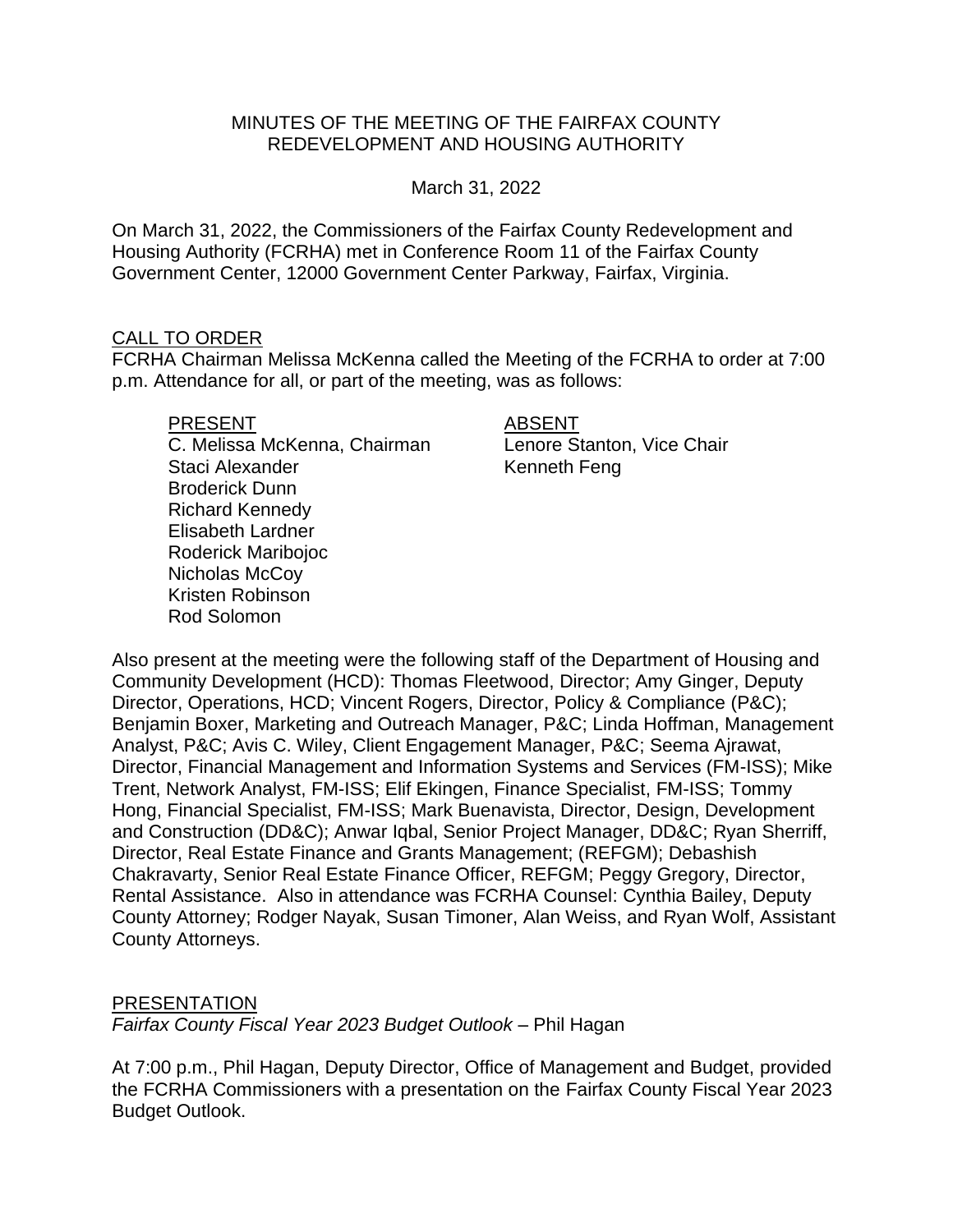## CITIZEN TIME

The FCRHA Chairman opened citizen time at 7:21 p.m. No one signed up in advance and no one in the audience wanted to speak. The Chairman closed citizen time at 7:21 p.m.

### FIRST PUBLIC HEARING

Fairfax County Redevelopment and Housing Authority Fiscal Year 2023 Proposed Budget and the Certification that the FY 2023 Proposed Budget is Consistent with the Adopted FCRHA Strategic Plan for FY 2023

Chairman McKenna informed the Commissioners that although there was not a written public comment period for this topic, one written comment was received from a resident on this issue, and staff sent the comment to all the Commissioners in advance of tonight's meeting.

# SECOND PUBLIC HEARING

Proposed Interim Agreement with Lincoln Avenue Capital (LACM VA), LLC for the development of a property at the intersection of Government Center Parkway and Post Forest Drive called the Residences at Government Center II Multi-Family Housing Residences at the Government Center II Project.

#### THIRD PUBLIC HEARING

Proposed Issuance by the Fairfax County Redevelopment and Housing Authority of Multi-family Revenue Bonds (Little River Glen Project).

APPROVAL OF MINUTES **February 24, 2022**

Commissioner Kennedy moved to approve the Minutes of the February 24, 2022, FCRHA Meeting, which Commissioner Solomon seconded. The motion passed with Commissioners Alexander, Dunn, McCoy, and Robinson abstaining.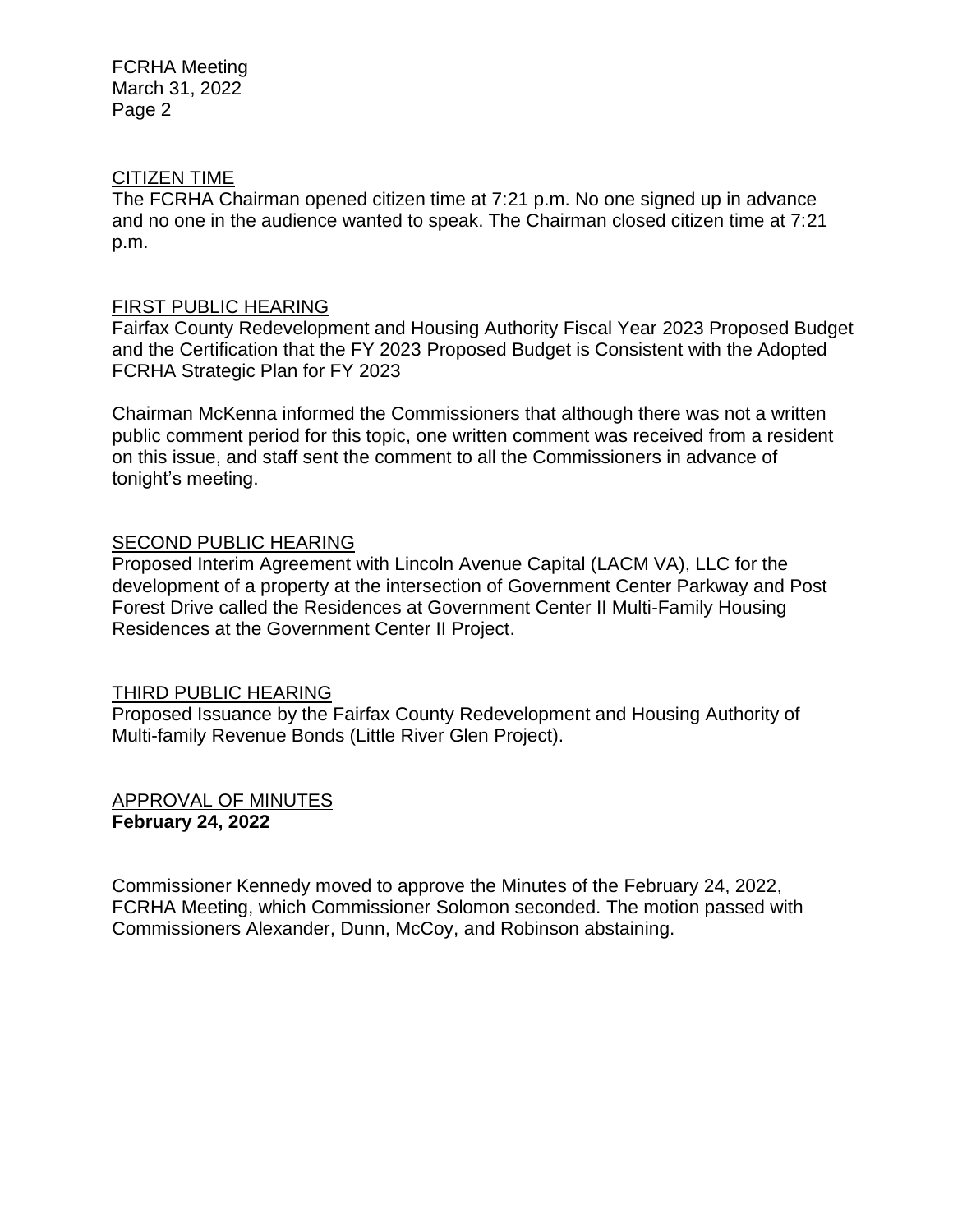ACTION ITEM 1.

# RESOLUTION NUMBER 07-22

## Authorization, Subject to the Approval of the Fairfax County Board of Supervisors, for funding in the Amount of \$24,750,000 to Finance the Development of Somos at McLean Metro, McLean, Virginia (Providence District)

**WHEREAS**, SCG Development Partners, LLC (SCG) submitted a request for financing through the Fiscal Year 2022 Notice of Funding Availability (NOFA) process as a source of financing for the development of the approximately 450-unit Somos at McLean Metro, McLean, Virginia (Project); and

**WHEREAS**, the Fairfax County Redevelopment and Housing Authority (FCRHA) wishes to assist SCG to develop the Project in order to produce affordable multifamily rental housing in Fairfax County by providing a loan to SCG in the amount of \$4,050,000.

**WHEREAS**, the FCRHA wishes to provide additional Project support of \$20,700,000 as an equity investment through fee simple ownership of the land.

**NOW, THEREFORE, BE IT RESOLVED** that the FCRHA, subject to approval by the Board of Supervisors with regard to the County funds, hereby authorizes:

1) The allocation of NOFA funds in the amount of \$4,050,000 for the purpose of the development of the Project;

2) Making a loan to SCG for Project in the amount of \$4,050,000, as described in the Action Item presented to the FCRHA on March 31, 2022; and

3) The allocation of additional funding of \$20,700,000 to support the Project as an equity investment through fee simple ownership of the land.

**BE IT FURTHER RESOLVED** that the FCRHA authorizes Thomas E. Fleetwood, Assistant Secretary, or any other Assistant Secretary, to negotiate all loan terms on behalf of the FCRHA and authorizes its Chair, Vice Chair, or any Assistant Secretary to execute all documents, agreements, and instruments necessary or appropriate in connection with the making of the loan for the Project.

Commissioner Solomon moved to adopt Resolution Number 07-22, which Commissioner Dunn seconded. The motion passed unanimously.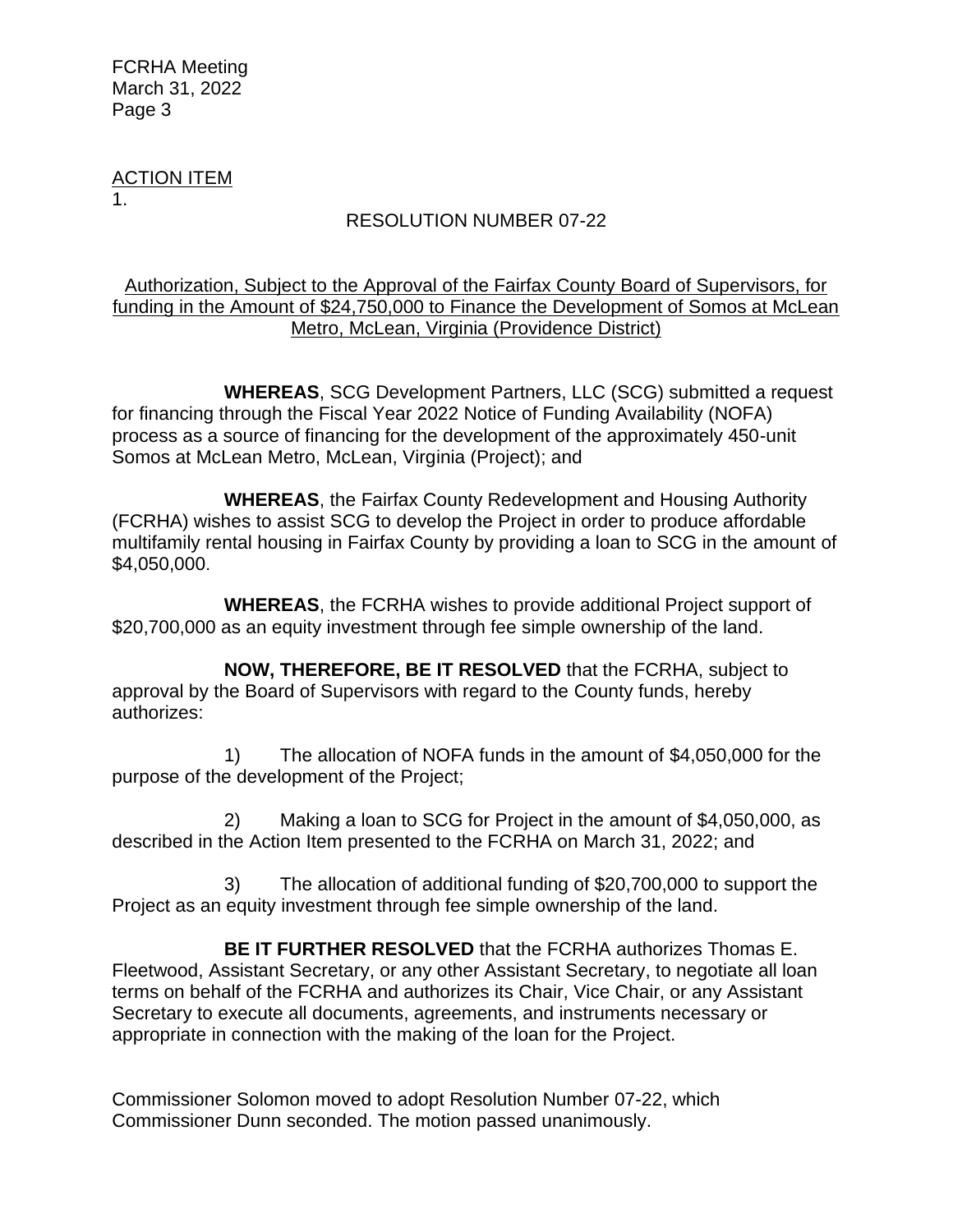ACTION ITEM 2.

# RESOLUTION NUMBER 08-22

# Authorization to Execute the Proposed Development Agreement with SCG Development Partners, LLC (SCG) for the Development of the Somos at McLean Metro Property (Providence District)

**WHEREAS**, SCG Development Partners, LLC (SCG) requests a Development Agreement to produce approximately 450 affordable multifamily rental units at 1750 Old Meadow Road, McLean (Project); and

**WHEREAS**, the Fairfax County Redevelopment and Housing Authority (FCRHA) wishes to assist SCG to develop the Project by providing a long term ground lease for the Project through the Development Agreement.

**BE IT RESOLVED,** that the FCRHA authorizes the execution of the proposed Development Agreement between the FCRHA and SCG to facilitate the development of the Somos at McLean Metro Property, as outlined in the Action Item presented to the FCRHA at its meeting on March 31, 2022, and

**BE IT FURTHER RESOLVED THAT** the FCRHA authorizes any Assistant Secretary, on behalf of the FCRHA, to negotiate terms on behalf of the FCRHA and authorizes its Chair, Vice Chair, or any Assistant Secretary to execute all documents, agreements, and instruments necessary or appropriate in connection with execution of the Development Agreement for the Project.

Commissioner Solomon moved to adopt Resolution Number 08-22, which Commissioner Alexander seconded. The motion passed unanimously.

ADMINISTRATIVE ITEM 1.

# RESOLUTION NUMBER 09-22

Certification of the Fairfax County Redevelopment and Housing Authority (FCRHA) Proposed Fiscal Year (FY) 2023 Budget as Consistent with the Adopted FCRHA Strategic Plan for FY 2023